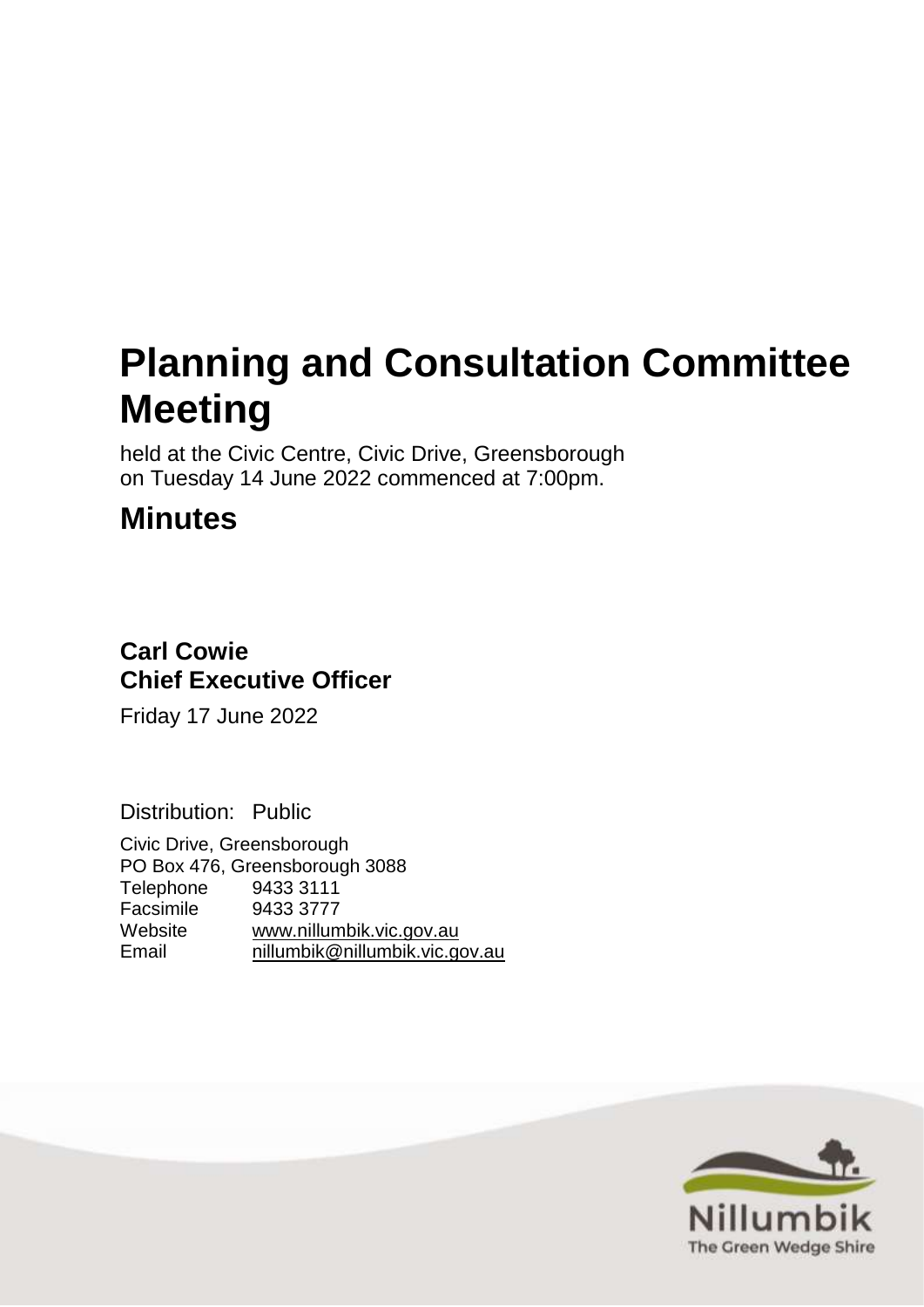## **Nillumbik Shire Council**

| <b>Contents</b> |                                          |                                                                                                                          |                |
|-----------------|------------------------------------------|--------------------------------------------------------------------------------------------------------------------------|----------------|
| 1.              | <b>Welcome by the Chair</b>              |                                                                                                                          | $\mathbf{2}$   |
| 2.              |                                          | <b>Acknowledgement of Country</b>                                                                                        | $\mathbf{2}$   |
| 3               | <b>Apologies</b>                         |                                                                                                                          | $\mathbf{2}$   |
| 4               |                                          | Disclosure of conflicts of interest                                                                                      | $\mathbf{2}$   |
| 5.              | <b>Confirmation of Minutes</b>           |                                                                                                                          | $\overline{2}$ |
|                 | <b>Confirmation of Minutes</b>           |                                                                                                                          |                |
|                 | <b>Consultation Matters</b>              |                                                                                                                          |                |
|                 | PCC.020/22                               | Nillumbik Neighbourhood Character Strategy - Response to first<br>round of public engagement                             | 3              |
|                 | PCC.021/22                               | Draft Communications Strategy 2022-2025                                                                                  | 5              |
|                 | PCC.022/22                               | Endorsement of Nillumbik Shire Council Submission to the MAV<br>Rules 2021-2022 Directions Paper                         | 8              |
| 7.              | <b>Supplementary and urgent business</b> |                                                                                                                          | 9              |
|                 | PCC.023/22                               | Urgent Business - Appointment of Sub Delegate to 24 June 2022<br>Municipal Association of Victoria State Council Meeting | 10             |
| 8.              | <b>Confidential reports</b>              |                                                                                                                          | 11             |
| 9.              | <b>Close of Meeting</b>                  |                                                                                                                          | 11             |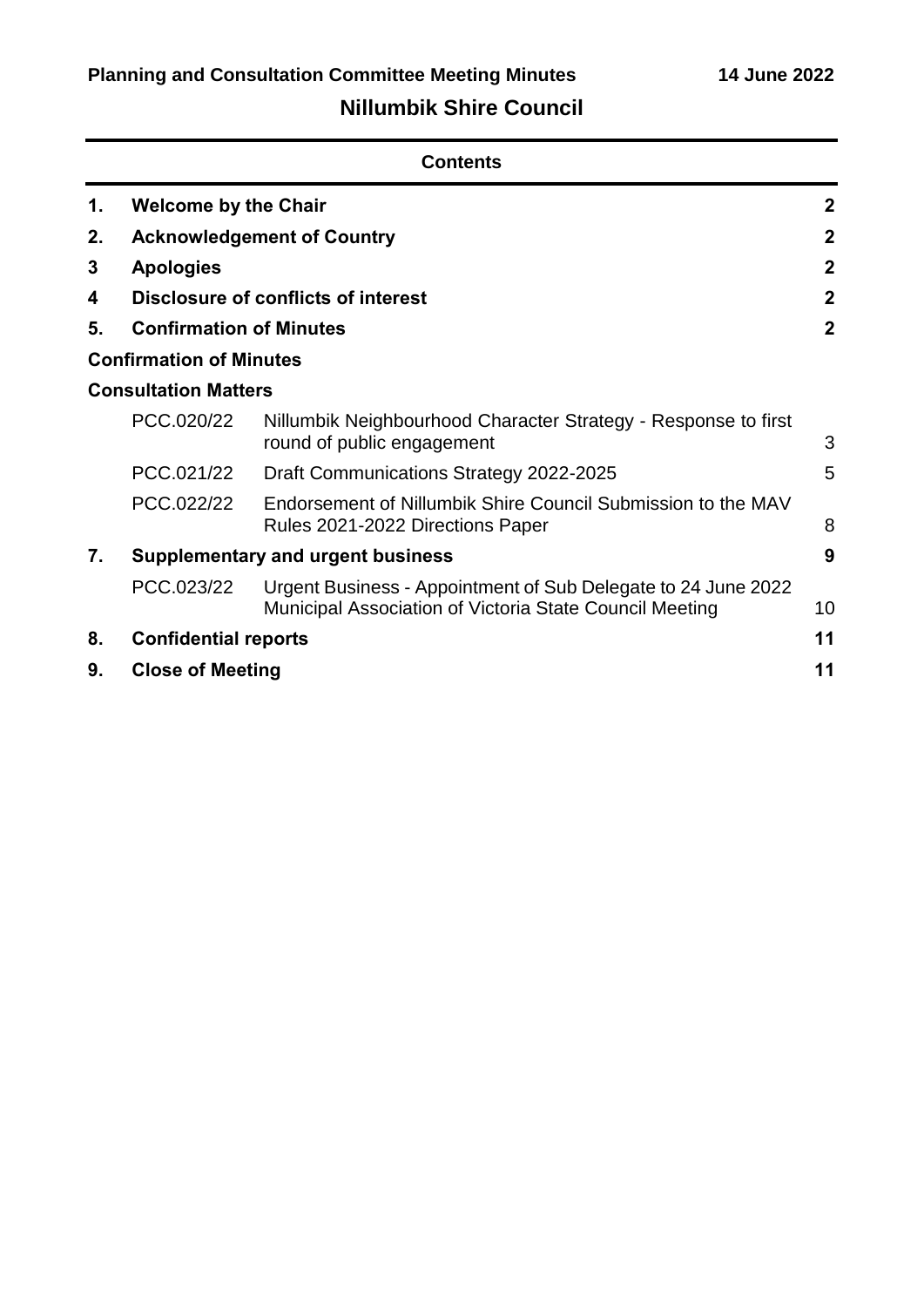### **Nillumbik Shire Council**

<span id="page-2-5"></span>**Minutes of the Planning and Consultation Committee Meeting held Tuesday 14 June 2022. The meeting commenced at 7:00pm.**

#### **Councillors present:**

| Cr Richard Stockman     | <b>Blue Lake Ward</b>                            |
|-------------------------|--------------------------------------------------|
| Cr Karen Egan           | <b>Bunjil Ward</b>                               |
| Cr Natalie Duffy        | <b>Edendale Ward</b>                             |
| <b>Cr Peter Perkins</b> | Ellis Ward (Chairperson Planning Matters)        |
| Cr Ben Ramcharan        | Sugarloaf Ward (Deputy Mayor)                    |
| <b>Cr Frances Eyre</b>  | Swipers Gully Ward (Mayor)                       |
| <b>Cr Geoff Paine</b>   | Wingrove Ward (Chairperson Consultation Matters) |

#### **Officers in attendance:**

| <b>Carl Cowie</b>        | <b>Chief Executive Officer</b>                              |
|--------------------------|-------------------------------------------------------------|
| Vince Lombardi           | <b>Chief Financial Officer</b>                              |
| <b>Hjalmar Philipp</b>   | Director Operations and Infrastructure                      |
| Blaga Naumoski           | Executive Manager Governance, Communications and Engagement |
| <b>Corrienne Nichols</b> | <b>Executive Manager Communities</b>                        |
| Rosa Zouzoulas           | <b>Executive Manager Planning and Community Safety</b>      |
| Leigh Northwood          | <b>Strategic Planning Lead</b>                              |
| Sally Johnson            | <b>Corporate Information Lead</b>                           |
| <b>Licardo Prince</b>    | <b>Communications and Advocacy Lead</b>                     |
| <b>Katia Croce</b>       | <b>Governance Lead</b>                                      |

#### <span id="page-2-0"></span>**1. Welcome by the Chair**

#### <span id="page-2-1"></span>**2. Acknowledgement of Country**

Acknowledgement of Country was read by the Chairperson, Cr Geoff Paine.

#### <span id="page-2-2"></span>**3 Apologies**

Nil.

#### <span id="page-2-3"></span>**4 Disclosure of conflicts of interest**

Nil

#### <span id="page-2-4"></span>**5. Confirmation of Minutes**

Confirmation of the minutes of the Planning and Consultation Committee Meeting held on Tuesday 10 May 2022.

#### **Committee Resolution**

#### **MOVED: Cr Frances Eyre SECONDED: Cr Peter Perkins**

**That** the Committee (acting under delegation from Council) confirms the minutes of the Planning and Consultation Committee Meeting held on Tuesday 10 May 2022 (**Attachment 1)**.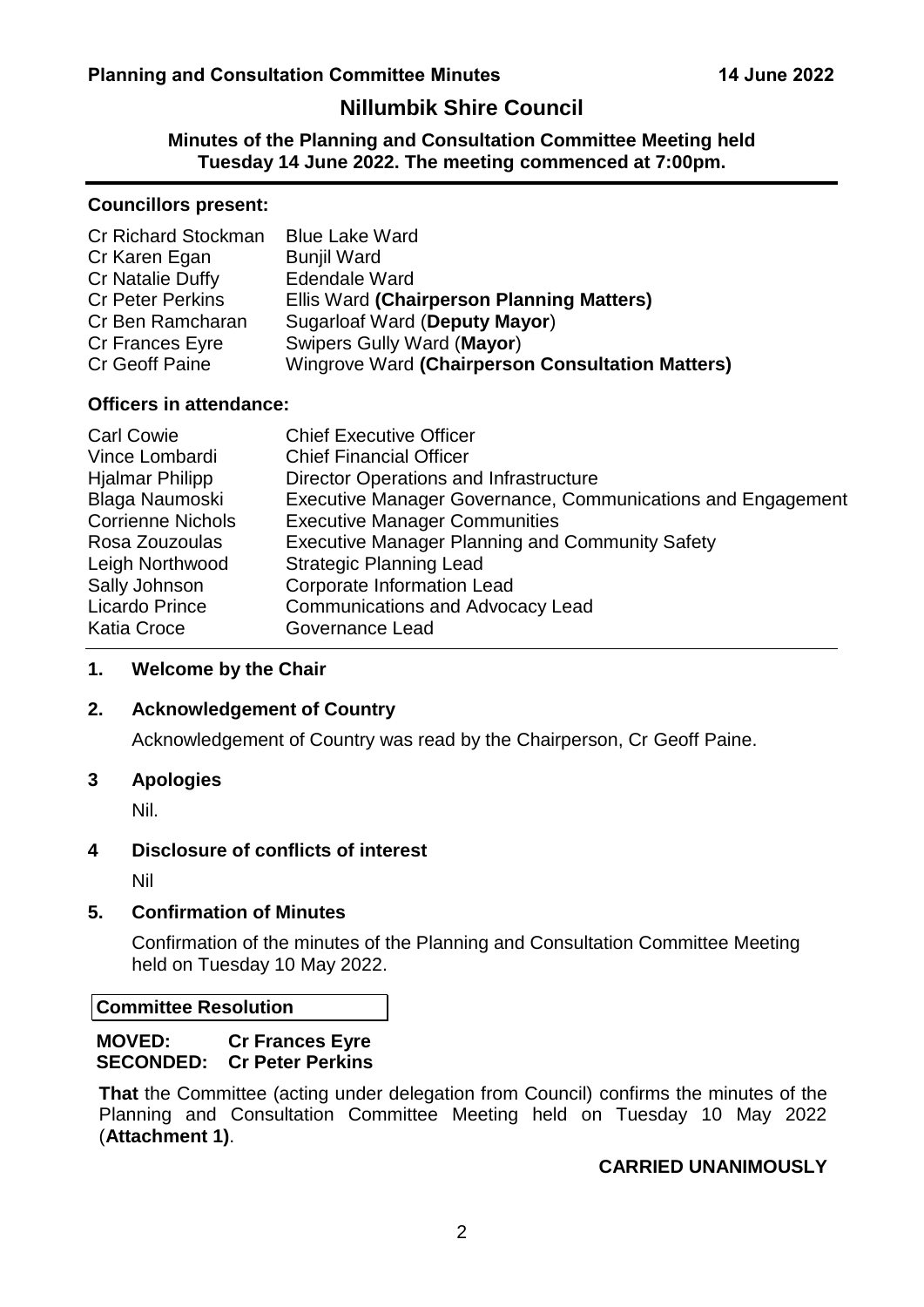<span id="page-3-0"></span>**6. Officers' reports**

<span id="page-3-1"></span>**PCC.020/22 Nillumbik Neighbourhood Character Strategy - Response to first round of public engagement**

| Item:           | <b>Consultation Matter</b>                                      |
|-----------------|-----------------------------------------------------------------|
| Distribution:   | <b>Public</b>                                                   |
| <b>Manager:</b> | Rosa Zouzoulas, Executive Manager Planning and Community Safety |
| <b>Author:</b>  |                                                                 |
|                 | .                                                               |

#### **Leigh Northwood, Strategic Planning Lead**

#### **Summary**

This report summarises and considers the response to a first round of public engagement that was recently conducted in developing a new Nillumbik Neighbourhood Character Strategy.

A Neighbourhood Character Strategy (NCS) is an important policy document to enable Council to identify and protect neighbourhood character in residential areas. Council has an existing NCS which dates from 2003 and a new strategy is now required. Developing a new NCS is a priority action in the current Council plan.

The project to develop a new NCS includes three rounds of public engagement. The first round of engagement (the subject of this report) was conducted from 28 March to 8 May 2022 (over 6 weeks) for the purpose of eliciting community response regarding what is important to the neighbourhood character in the Shire and how can future development best support neighbourhood character.

Council received 332 written responses to the engagement, plus additional feedback received verbally from a number of Council's Community Advisory Committees and at information stalls held during the engagement. There is a strong emphasis in the feedback received on the importance of vegetation and landscape in defining the local neighbourhood character in Nillumbik and many suggestions are made regarding how to ensure future development supports neighbourhood character. The key themes from this engagement are detailed in the body of this report and particular attachments.

The next stage in the project is for the results of the engagement to be synthesised with technical work to develop a first draft of the NCS, which is scheduled to be presented to the August Council Meeting with a recommendation it be endorsed for public engagement.

*The following people addressed the Committee with respect to this item:*

- *1. Tim Phillips*
- *2. Tim Phillips on behalf of Sue Dyet*
- *3. Graham Fildes*
- *4. Carlota Quinlan on behalf of Eltham Community Action Group*
- *5. Carlota Quinlan*
- *6. Anne Nielsen*
- *7. Karen Olsen on behalf of Clean Energy Nillumbik.*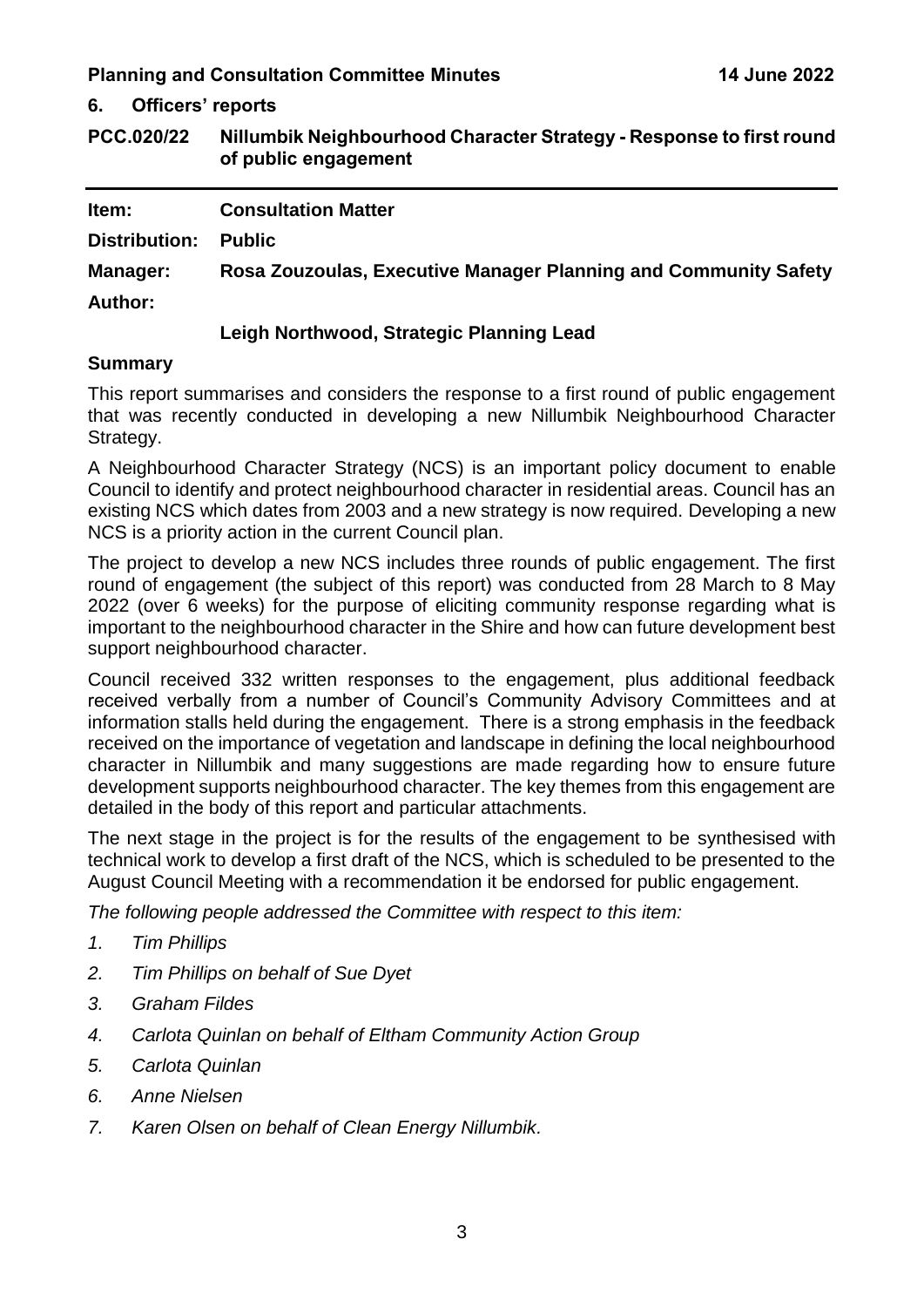#### **6. Consultation Matters**

#### **PCC.020/22 Nillumbik Neighbourhood Character Strategy - Response to first round of public engagement**

**Committee Resolution**

#### **MOVED: Cr Natalie Duffy SECONDED: Cr Ben Ramcharan**

**That** the Committee (acting under delegation from Council):

- 1. Notes:
	- a) The community response to the first round of engagement for the Nillumbik Neighbourhood Character Strategy.
	- b) That a first draft of the Nillumbik Neighbourhood Character Strategy is scheduled to be presented to the August 2022 Council meeting to be endorsed for public engagement.
- 2. Resolves that the confidential un-redacted copies of survey responses and general written submissions to the recent public engagement for the Neighbourhood Character Strategy, as provided in **Attachments 5** and **6**, remain confidential on the grounds specified in the definition of confidential information in section 3(1)(g)(ii) of the *Local Government Act 2020.*
- 3. Writes to all respondents to the community engagement to express Council's gratitude for their contribution and to advise them of Council's resolution and the next scheduled steps in the project.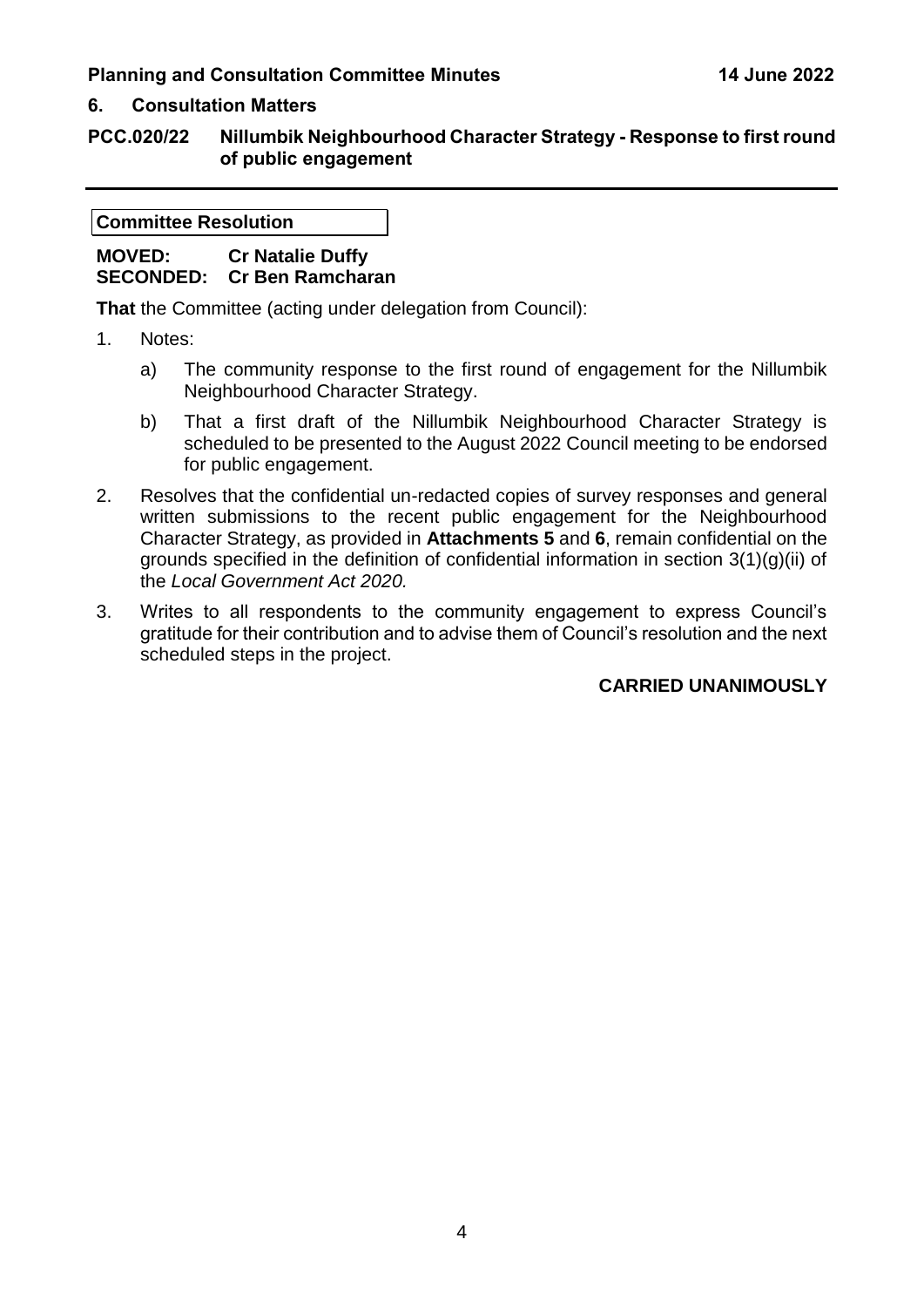#### **6. Officers' reports**

<span id="page-5-0"></span>**PCC.021/22 Draft Communications Strategy 2022-2025** 

| Item:                | <b>Consultation Matter</b>                                                     |
|----------------------|--------------------------------------------------------------------------------|
| <b>Distribution:</b> | <b>Public</b>                                                                  |
| <b>Manager:</b>      | Blaga Naumoski, Executive Manager Governance, Communications<br>and Engagement |
| <b>Author:</b>       | <b>Licardo Prince, Communications and Advocacy Lead</b>                        |

#### **Summary**

This report provides a brief overview of the feedback gleaned through a round of community engagement, conducted from 29 April to 25 May 2022, on Council's Draft Communications Strategy 2022-2025 (Draft Strategy) (**Attachment 1**) and on how this feedback could inform the Strategy, when finalised.

The Draft Strategy aims to provide an overarching framework through which Council will communicate relevant information clearly, accurately and in timely fashion, to its community and other key audiences.

Ensuring the two-way flow of communication and ensuring the community is able to communicate with Council when and how it finds most appropriate is another key aim of the Draft Strategy.

These elements, along with the importance of placing access, equity and inclusion considerations at the heart of all communications between Council and its community, were prominent themes to emerge from the engagement process.

These aims will be achieved through an effective combination of approaches and channels and in pursuing a continual process of engagement, with the community, other external stakeholders and importantly, Council staff, to ensure Council has a strong insight into the community's preferred means of communication.

An increasingly fragmented communications environment highlights both, the scale of these challenges and the critical need for Council to address them.

The Community Engagement and Consultation process drew 21 formal responses. Additional verbal feedback was received from Advisory Committees, as well as at community and staff feedback and information sessions.

The feedback already received and any further feedback from the Planning and Consultation Committee meeting will be assessed and if within the project scope, will be incorporated to inform the updated final Strategy to be presented at the July Council Meeting for adoption.

Feedback received, which recommended more specific day-to-day communications actions, will also be considered as part of the detailed implementation plan which will underpin the final Communications Strategy.

*The following person addressed the Committee with respect to his item:*

*1. Jim Connor.*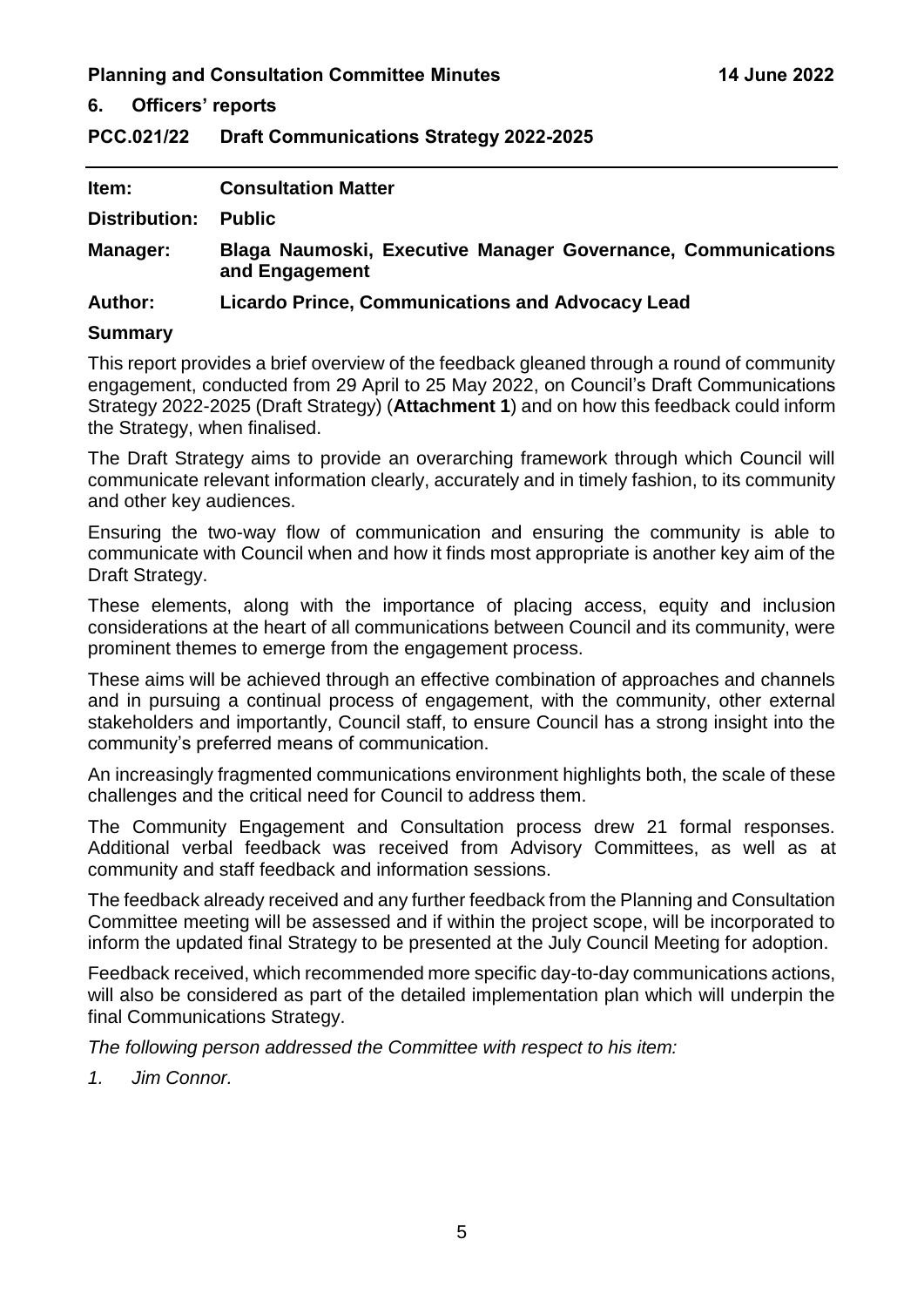#### **PCC.021/22 Draft Communications Strategy 2022-2025**

#### **Recommendation**

**That** the Committee (acting under delegation from Council):

- 1. Receives and notes the submissions received from community members contained in **Attachments 2 and 3,** in respect to the Draft Communication Strategy 2022-2025 (**Attachments 1**).
- 2. Requests Officers to consider and incorporate feedback into the Draft Communications Strategy document where appropriate.
- 3. Requests Officers present the final version of the Communications Strategy 2022-2025 at the 26 July 2022 Council Meeting for formal adoption by Council.
- 4. Resolves that the confidential un-redacted copies of survey responses and general written submission to the recent public engagement for the Draft Community Strategy 2022-2025, as provided in **Attachments 4** and **5**, remain confidential on the grounds specified in the definition of confidential information in section  $3(1)(q)(ii)$ of the *Local Government Act 2020.*
- 5. Thanks submitters for providing Council with feedback on this important matter.
- 6. Requests Officers write to all respondents to the community engagement to express Council's gratitude for their contribution and to advise them of Council's resolution and the next scheduled steps in the project.

# **Motion**

### **MOVED: Cr Ben Ramcharan**

#### **SECONDED: Cr Frances Eyre**

**That** the Committee (acting under delegation from Council):

- 1. Receives and notes the submissions received from community members contained in **Attachments 2 and 3,** in respect to the Draft Communications Strategy 2022- 2025 (**Attachments 1**).
- 2. Requests Officers to consider and incorporate feedback into the Draft Communications Strategy document where appropriate.
- 3. Requests Officers present the final version of the Communications Strategy 2022-2025 at the 26 July 2022 Council Meeting for formal adoption by Council.
- 4. Resolves that the confidential un-redacted copies of survey responses and general written submission to the recent public engagement for the Draft **Communications** Strategy 2022-2025, as provided in **Attachments 4** and **5**, remain confidential on the grounds specified in the definition of confidential information in section 3(1)(g)(ii) of the *Local Government Act 2020.*
- 5. Thanks submitters for providing Council with feedback on this important matter.
- 6. Requests Officers write to all respondents to the community engagement to express Council's gratitude for their contribution and to advise them of Council's resolution and the next scheduled steps in the project.

THE MOTION WAS PUT TO THE VOTE AND CARRIED AND BECAME THE COMMITTEE RESOLUTION AS FOLLOWS: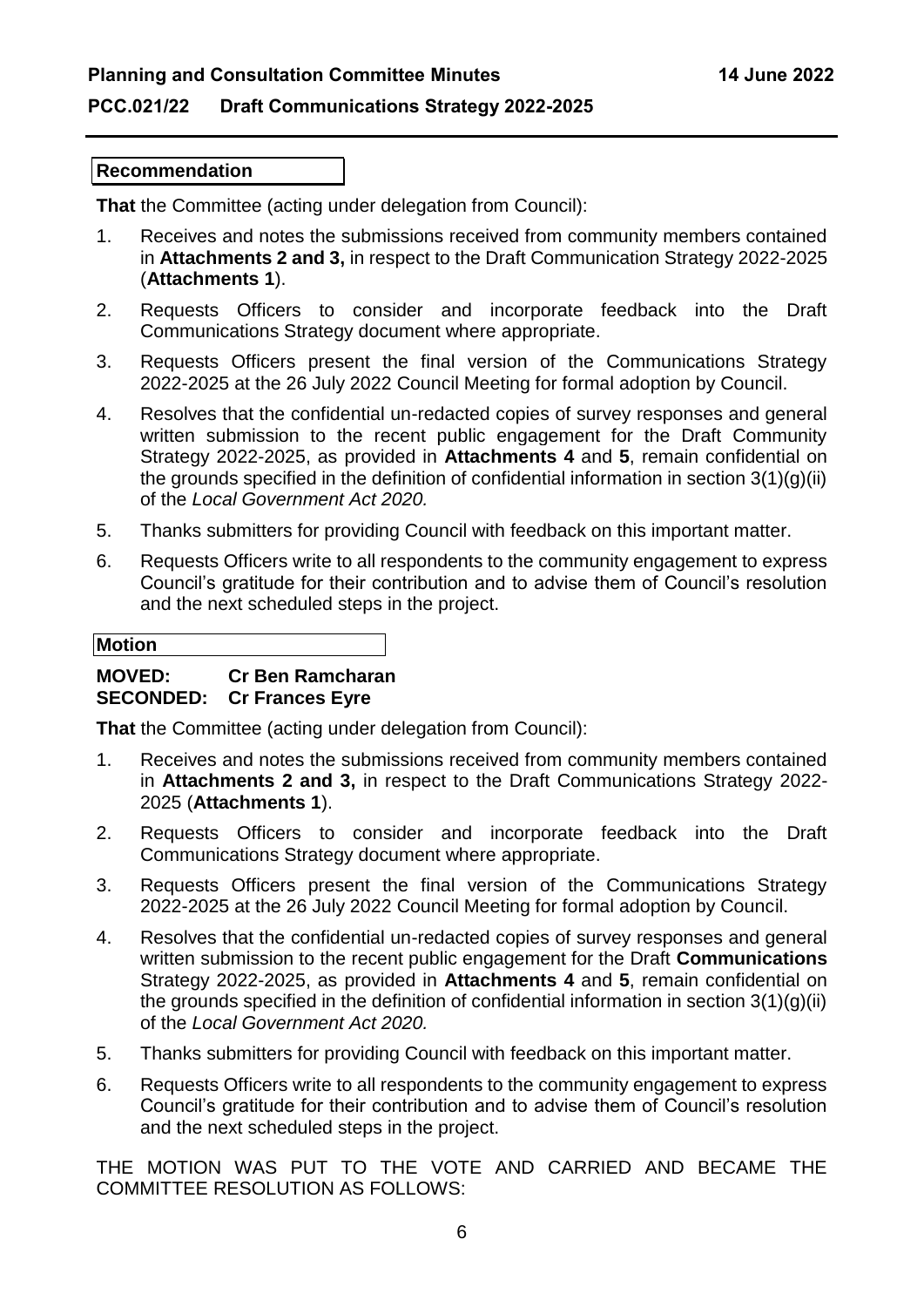#### **PCC.021/22 Draft Communications Strategy 2022-2025**

#### **Committee Resolution**

#### **MOVED: Cr Ben Ramcharan SECONDED: Cr Frances Eyre**

**That** the Committee (acting under delegation from Council):

- 1. Receives and notes the submissions received from community members contained in **Attachments 2 and 3,** in respect to the Draft Communications Strategy 2022- 2025 (**Attachments 1**).
- 2. Requests Officers to consider and incorporate feedback into the Draft Communications Strategy document where appropriate.
- 3. Requests Officers present the final version of the Communications Strategy 2022-2025 at the 26 July 2022 Council Meeting for formal adoption by Council.
- 4. Resolves that the confidential un-redacted copies of survey responses and general written submission to the recent public engagement for the Draft Communications Strategy 2022-2025, as provided in **Attachments 4** and **5**, remain confidential on the grounds specified in the definition of confidential information in section 3(1)(g)(ii) of the *Local Government Act 2020.*
- 5. Thanks submitters for providing Council with feedback on this important matter.
- 6. Requests Officers write to all respondents to the community engagement to express Council's gratitude for their contribution and to advise them of Council's resolution and the next scheduled steps in the project.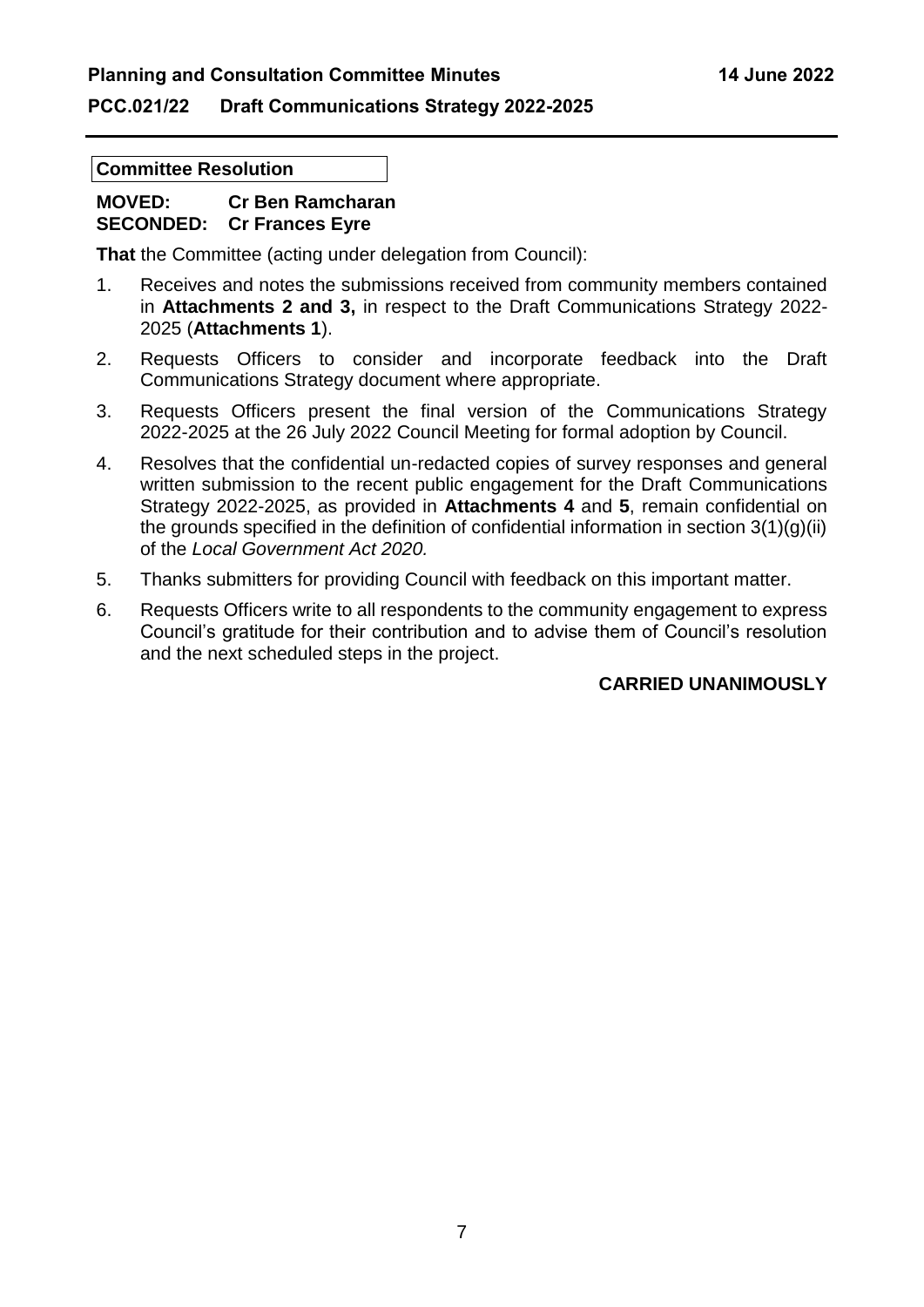**6. Officers' reports**

<span id="page-8-0"></span>**PCC.022/22 Endorsement of Nillumbik Shire Council Submission to the MAV Rules 2021-2022 Directions Paper**

| Item:           | <b>Consultation Matter</b>                                                     |
|-----------------|--------------------------------------------------------------------------------|
| Distribution:   | <b>Public</b>                                                                  |
| <b>Manager:</b> | Blaga Naumoski, Executive Manager Governance, Communications<br>and Engagement |
| <b>Summary</b>  |                                                                                |

The Municipal Association of Victoria (MAV) State Council adopted a resolution on 21 May 2021 to refer a proposal to the MAV Board for a full review of the MAV Rules of Association (the Rules) (**Attachment 1**) (Review).

The stages in the Review include the distribution of a discussion paper to stakeholders, opportunities for feedback from stakeholders, then the formulation of a directions paper and feedback about the proposed direction.

The MAV Board will then be asked to consider and endorse the proposed direction for the draft Rules. Changes to the Rules will be determined by State Council and 60 per cent of MAV Representatives must vote in favour of any proposed amendments. The Governor in Council must also approve the changes.

The MAV Board appointed Mr. Phil Shanahan as the consultant to conduct the review and, Capire Consulting Group, to oversee the engagement activities which will inform the Review.

Mr. Mark Hayes, Partner Public Law at Maddocks Lawyers, was engaged to provide advice regarding the project and the drafting of the new Rules.

This report requests that the Committee (acting under delegation from Council) formally notes Council's position on the matters raised in the MAV Rules review Directions Paper (**Attachment 2**) and write to all MAV interface representatives seeking support for Council's position. Nillumbik Shire Council's Submission to MAV Rules Review 2021-2022 Directions Paper (**Attachment** 3) was submitted to the MAV Board for consideration.

**Committee Resolution**

**MOVED: Cr Peter Perkins SECONDED: Cr Frances Eyre** 

**That** the Committee (acting under delegation from Council):

- 1. Notes the MAV Rules Review Directions Paper response tabled at **Attachment 3**  as put forward to the MAV Board.
- 2. Requests the Mayor write to all MAV interface representatives and Mayors of the 10 Interface Councils seeking support for Council's position outlining the concept and rationale.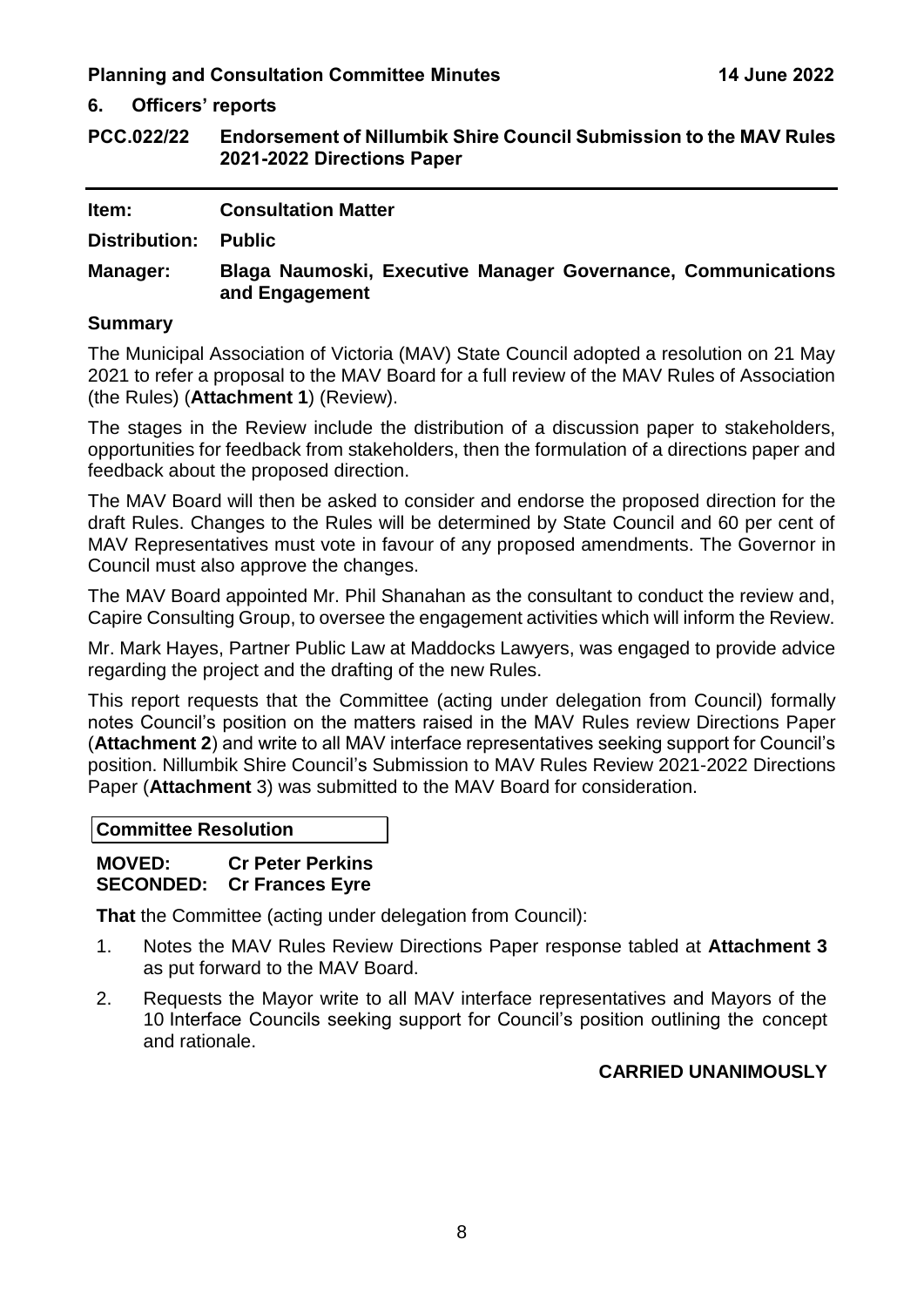#### <span id="page-9-0"></span>**7. Supplementary and urgent business**

The Chairperson, Cr Geoff Paine sought to admit the following item of urgent business:

1. Appointment of Sub Delegate to 24 June 2022 Municipal Association of Victoria State Council Meeting.

#### **Committee Resolution**

#### **MOVED: Cr Frances Eyre SECONDED: Cr Ben Ramcharan**

**That** Council, in accordance with Clause 57 of the Governance Rule Meeting Procedure, admit the item of urgent business relating to the appointment of Sub Delegate to 24 June 2022 Municipal Association of Victoria State Council Meeting.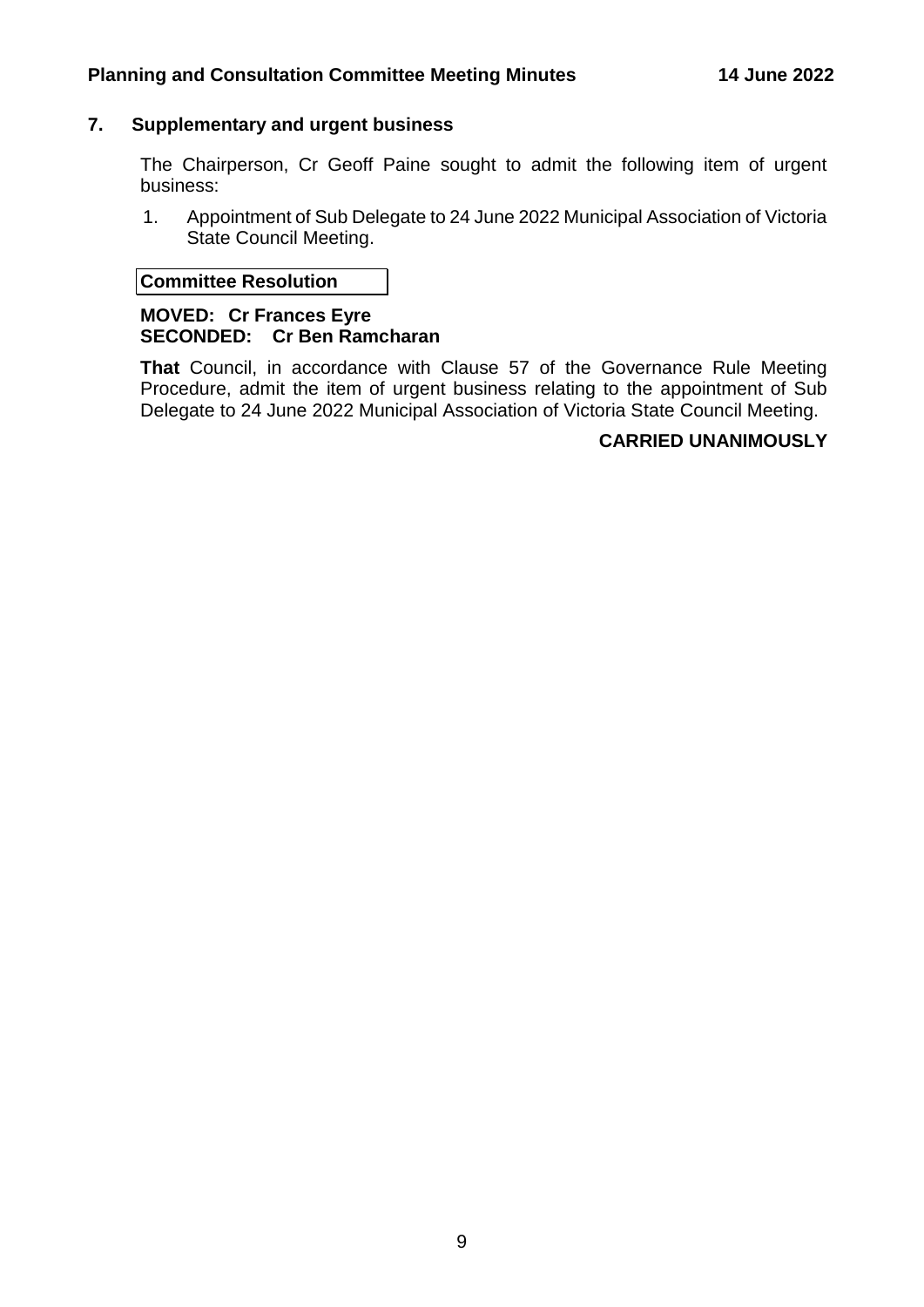<span id="page-10-0"></span>**PCC.023/22 Urgent Business - Appointment of Sub Delegate to 24 June 2022 Municipal Association of Victoria State Council Meeting**

| Item:          | <b>Consultation Matter</b>                                                     |
|----------------|--------------------------------------------------------------------------------|
| Distribution:  | <b>Public</b>                                                                  |
| Manager:       | Blaga Naumoski, Executive Manager Governance, Communications<br>and Engagement |
| <b>Author:</b> | Katia Croce, Governance Lead                                                   |

#### **Summary**

Council's appointed sub delegate to the Municipal Association of Victoria (MAV) is Cr Frances Eyre.

In the event that the delegate is unable to attend the MAV State Council Annual Meeting, Council is required to appoint by resolution a sub delegate to ensure that Council has a proxy available.

This report requests that the Committee (acting under delegation from Council) formally appoints Cr Ben Ramcharan as the substitute representative to the Municipal Association of Victoria (MAV) for the MAV State Council Annual Meeting to be held Friday 24 June 2022.

**Committee Resolution**

#### **MOVED: Cr Frances Eyre SECONDED: Cr Ben Ramcharan**

**That** the Committee (acting under delegation from Council) appoints Cr Ben Ramcharan as the substitute representative to the Municipal Association of Victoria (MAV) for the MAV State Council Annual Meeting to be held Friday 24 June 2022.